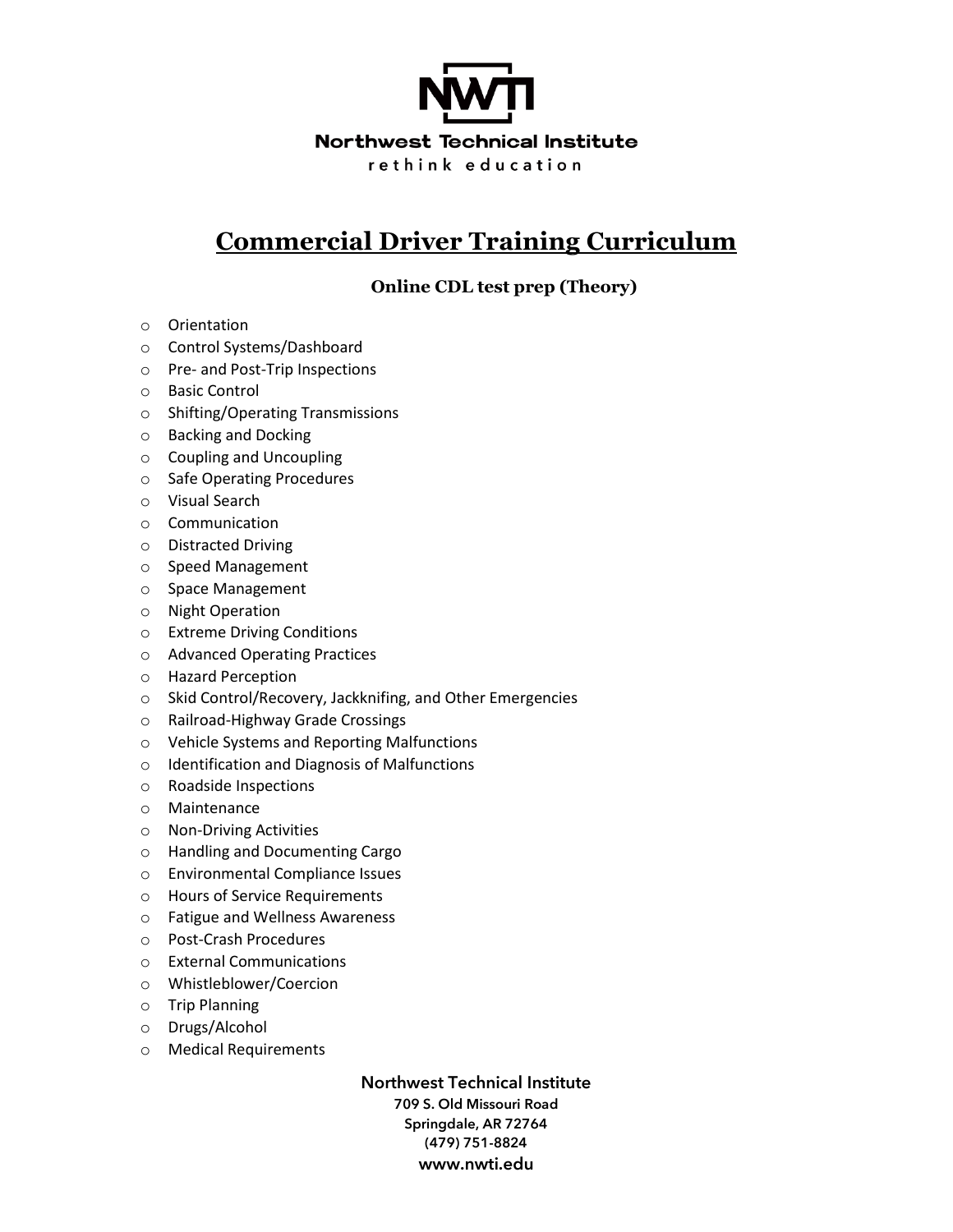

## **Class A Behind the Wheel (BTW) Range and Public Road**

- o Vehicle Inspection Pre-Trip/ Enroute/Post-Trip
- o Straight Line Backing
- o Alley Dock Backing (45/90 Degree)
- o Off-Set Backing
- o Parallel Parking Blind Side
- o Parallel Parking Sight Side
- o Coupling and Uncoupling
- o Vehicle Controls Including: Left Turns, Right Turns, Lane Changes, Curves at Highway Speeds, and Entry and Exit on the Interstate or Controlled Access Highway
- o Shifting/Transmission
- o Communications/Signaling
- o Visual Search
- o Speed and Space Management
- o Safe Driver Behavior
- o Hours of Service (HOS)Requirements
- o Hazard Perception
- o Railroad (RR)-Highway Grade Crossing
- o Night Operation
- o Extreme Driving Conditions
- o Skid Control/Recovery, Jackknifing, and Other Emergencies

## **Prerequisite(s)**

- CDL test prep None
- Class A Behind the Wheel (BTW) Range and Public Road A valid State of Arkansas CDL permit and DOT Physical

**Northwest Technical Institute 709 S. Old Missouri Road Springdale, AR 72764 (479) 751-8824 www.nwti.edu**